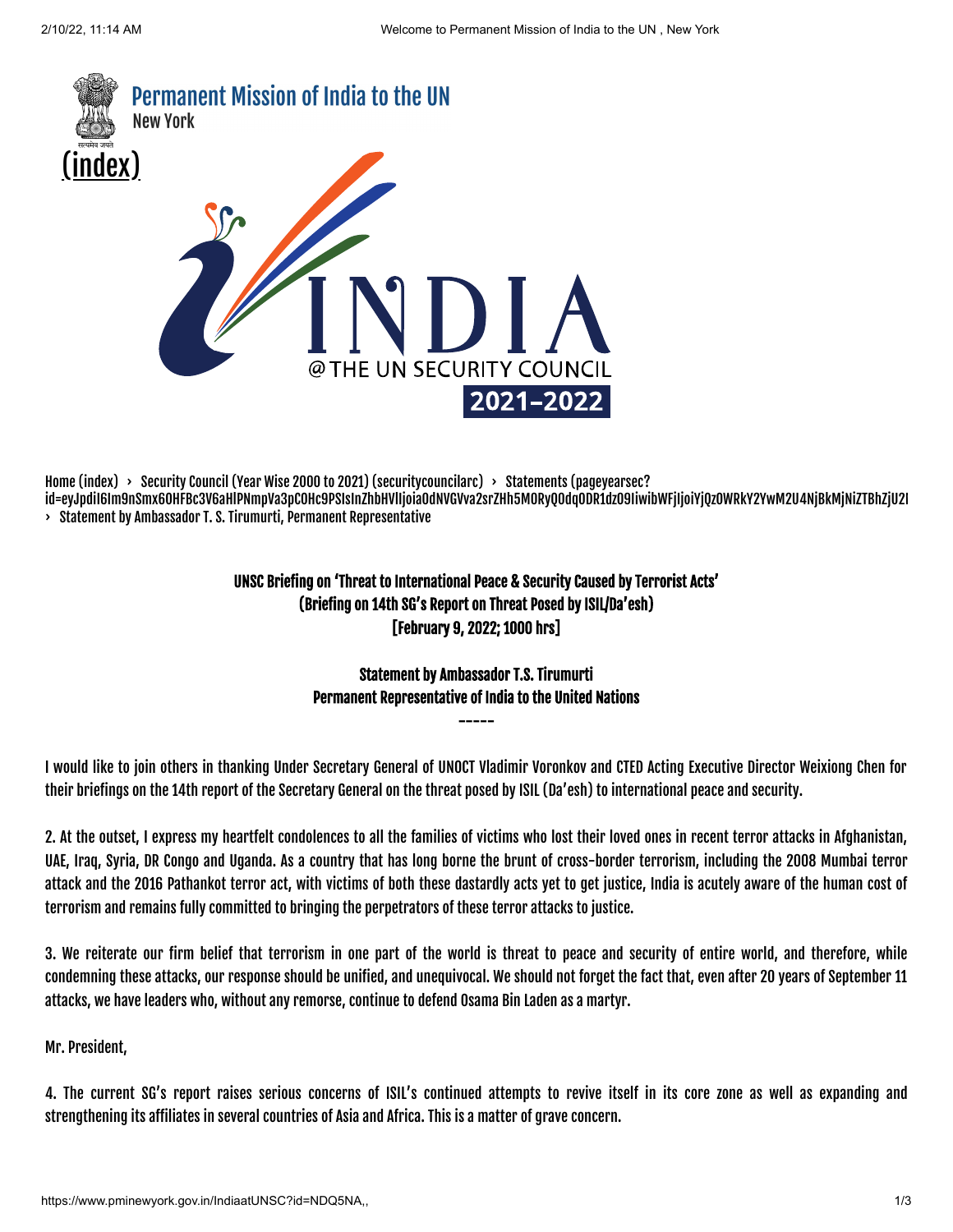#### 2/10/22, 11:14 AM Welcome to Permanent Mission of India to the UN , New York

5. We have been highlighting consistently the threat of terrorism in our neighborhood. These security fears have been further exacerbated by the changed political situation in Afghanistan. The report of the monitoring team is concerning as it highlights that Afghanistan has the potential to become a safe haven for Al-Qaida and a number of terror groups. The SG's report also highlights near doubling of strength of ISIL-Khorasan, following the Taliban's release of several thousand individuals from prisons. In his 12th report, SG had highlighted that Shahab al-Muhajir, the leader of ISIL-K as having maintained familial ties to the proscribed Haqqani Network as well. The report of the Taliban Sanctions Committee recognizes the continuation of links between Taliban, especially through the Haqqani Network, and Al Qaida and other terrorist groups in our neighbourhood.

6. It is essential that we don't lose sight of the ease with which the proscribed Haqqani Network, with support from their patron state, have worked along with prominent terrorist organizations like Al-Qaida, ISIL-K, etc. in South Asia. We have been reiterating the close links between proscribed terrorist entities under the 1267 Sanctions regime such as Lashkar-e-Taiba and other terror groups including the Jaish-e-Mohammad. However, in spite of repeatedly flagging these concerns, the SG's report has failed to take notice of these linkages. We hope that in future iterations of such reports, inputs from all member states would be treated on an equal footing and an evidence based and credible yardstick be applied by its authors.

### Mr. President,

7. The signs of re-emergence of ISIL/Daesh in Syria and in Iraq call for urgent action by the international community. We reiterate that terrorists can neither be defeated by forming alliances with non-sovereign entities nor while pursuing narrow political agendas. We need to support regional member states in the implementation of their measures against terrorists and UN designated terrorist groups.

8. In Africa, it is becoming increasingly evident that terrorist groups with linkages to ISIL and Al Qaida are gaining in strength. They have targeted and killed civilians, especially, women and children, security forces and UN peacekeepers. It is heartening to note that countries affected by these terrorist groups are taking measures, both on their own and collectively to counter the threat. We commend all these efforts, including that of SADC in Mozambique, Multinational Joint Task Force in the Lake Chad basin and the G5 Sahel Force in the five Sahel Countries. These efforts should be supported by the international community and the UN without any caveats.

### Mr. President,

9. Today, the terrorists' use of ICT, social media, emerging technologies such as new digital payment methods, encrypted messaging services, cryptocurrencies, crowdfunding platforms, Unmanned Aircraft Systems, etc. pose a dynamic threat for which most of the member states do not have adequate response capabilities. Global expert bodies such as Financial Action Task Force have been raising serious concerns about terrorist financing. We have recently witnessed terror attacks through drones in our neighbourhood and now in UAE and Saudi Arabia, which have been condemned strongly by the Security Council. The recent Council resolution 2617 takes note of this threat posed by Unmanned Aircraft Systems. We need to work together to develop appropriate solutions and evolve global standards to address these threats.

10. Terrorism impacts everyone, irrespective of the place or origin. Unfortunately, it took us decades and then September 11 attacks, to come out of a flawed mindset of treating terrorism based on motivations behind terror acts. Here, I would like to mention that Security Council resolution 1566 of 2004 notes that terrorist acts are under no circumstances justifiable by considerations of a political, philosophical, ideological, racial, ethnic, religious or other similar nature. Resolution 1566 further underlines that terrorism seriously impairs the enjoyment of human rights and threatens social and economic development of all States. It is essential that we keep this in mind as we look to further strengthen our counter terror architecture.

### Mr. President,

11. In conclusion, I would like to reiterate Indian External Affairs Minister Dr. S. Jaishankar's 8-point action plan in this Council:

Summon the political will: Don't justify terrorism. Don't glorify terrorists. No double standards. Terrorists are terrorists. No good or bad distinction to be made.